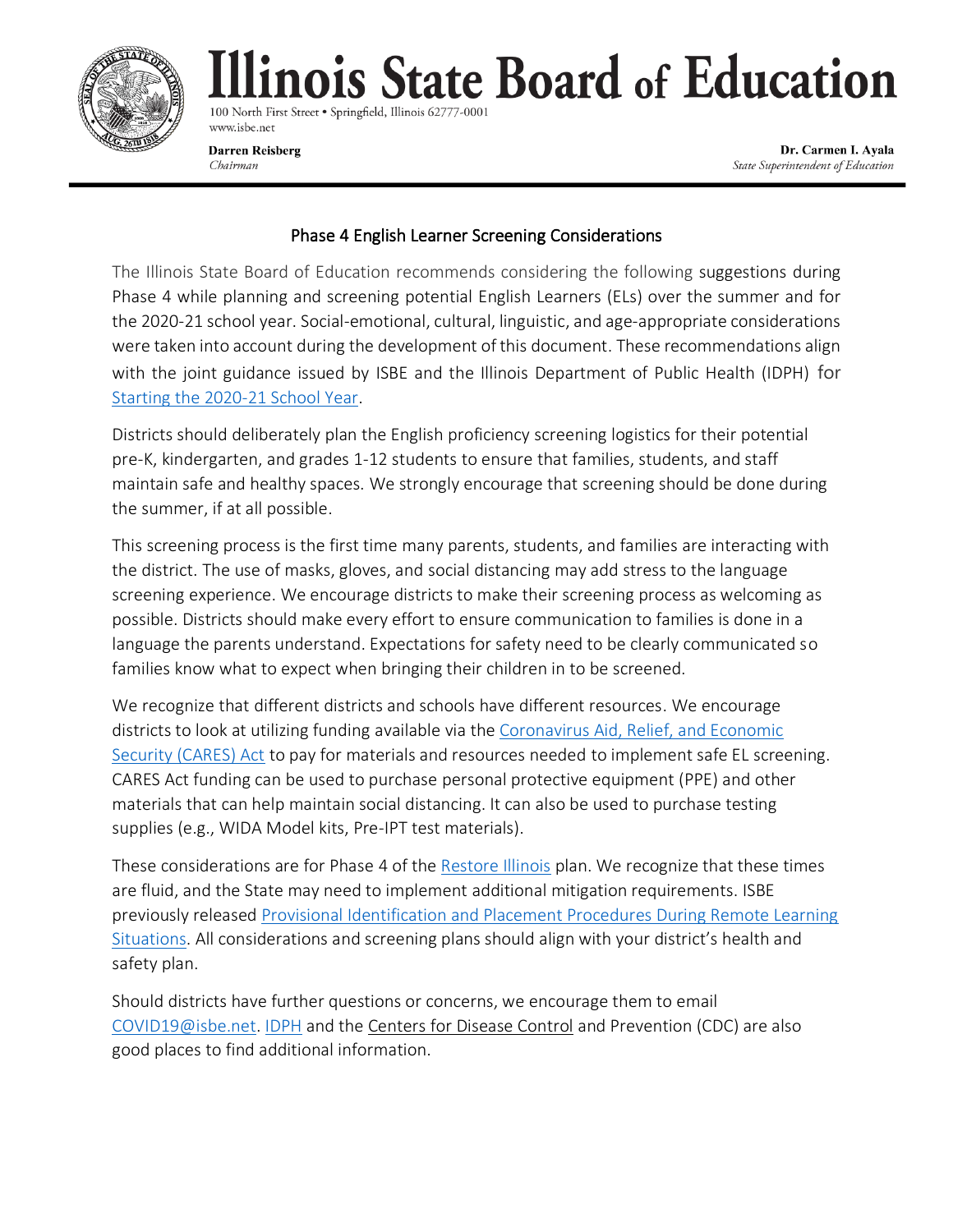

100 North First Street . Springfield, Illinois 62777-000 www.isbe.net

**Darren Reisberg** Chairman

Dr. Carmen I. Ayala State Superintendent of Education

Considerations with a  $\frac{\sqrt{2}}{2}$  are specific for screening during the summer. Considerations with a  $\mathbf{a}$  are for during the school year while children are present in the building.

### Considerations for Screening

### Parent Considerations

- $\frac{1}{2}$   $\frac{1}{2}$   $\frac{1}{2}$  Parents may be bringing additional family members with them to a screening. This may bring the number of individuals close to the limit of 10 people allowed at a gathering during Phase 3. Districts should clearly communicate how many individuals will be allowed in the room with the student and have a place where additional family members can wait.
- 《※ 命 Consider allowing parents to sit with pre-K or kindergarten students or have the children sit on their lap. If this is done, test administrators should explain to parent that they are only there to sit with children to help make them comfortable. This also allows parents to feel less nervous because they can see the safety features put into place.
- $\frac{1}{22}$  If there are multiple reasons a family must come to district office; the district should try and coordinate efforts so that the family only makes one trip.
- $\frac{1}{2}$  Recognize that families may be hesitant to bring their students in for screening over the summer. Schedule screening for students once school starts.

### Student Screening Considerations

- $\frac{100}{100}$  Identify who will be administering the screening test. Depending on your local context, the test administrator might be the child's teacher, an EL/bilingual specialist, or another approved staff member. Consult the guidance located on the [Multilingual website](https://www.isbe.net/Pages/ACCESS-for-ELLS-Administration.aspx) to help you identify who is qualified to administer English language screening.
- $\frac{1}{2}$   $\frac{1}{2}$   $\frac{1}{2}$  Follow local, CDC, IDPH, and state guidelines for the number of individuals allowed in the room when screening is taking place.
- $\frac{1}{2}$   $\frac{1}{2}$   $\frac{1}{2}$  Consider limiting the number of students tested per day over the summer and once school starts. Leave time between screening sessions to clean and sanitize the testing space and equipment.
- $\triangle$  Consider strategic scheduling of staff. During the school year when students are in the building, your district might consider testing one grade or grade band at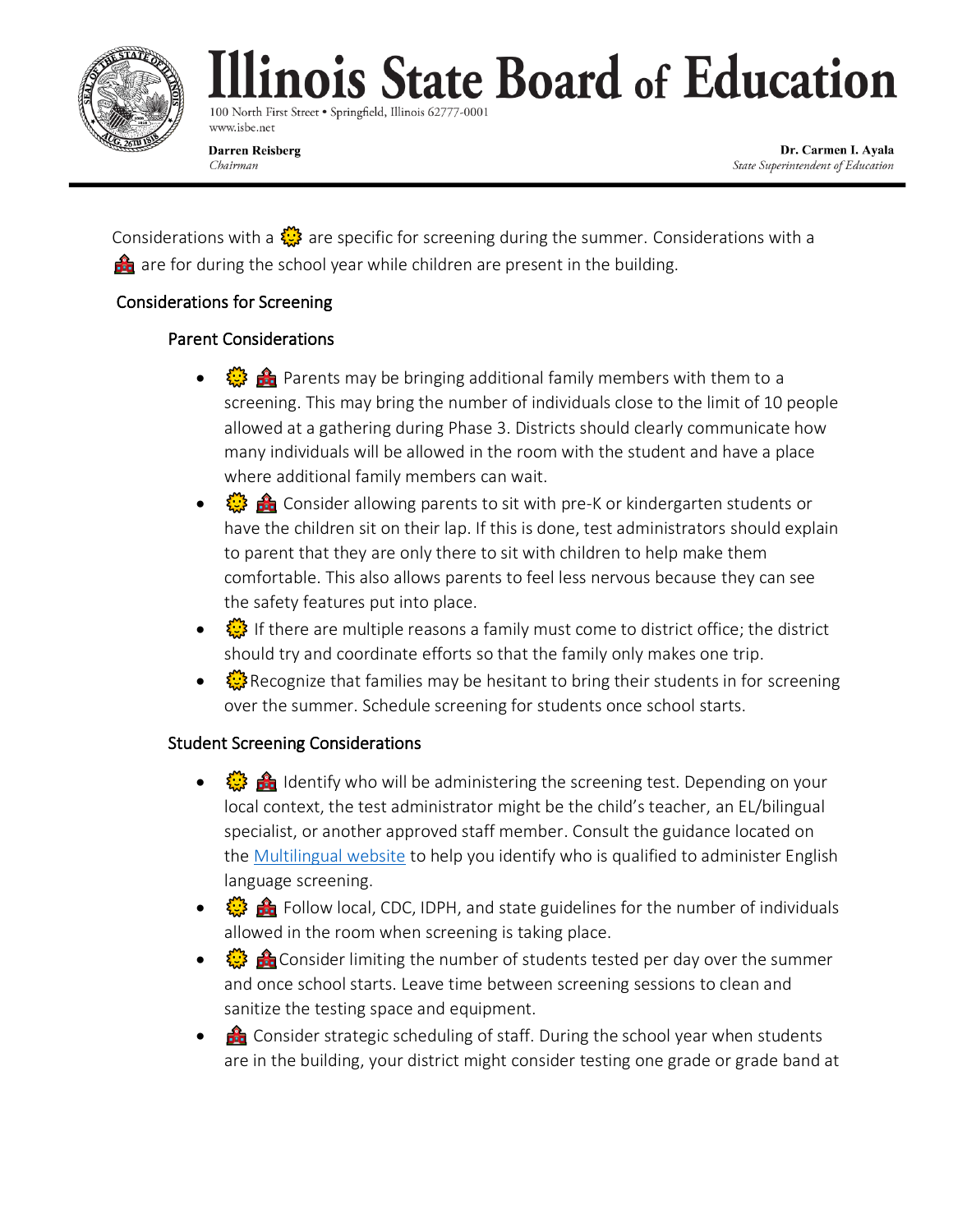

100 North First Street . Springfield, Illinois 62777-000 www.isbe.net

**Darren Reisberg** Chairman

Dr. Carmen I. Ayala State Superintendent of Education

a time to limit movement/cross-contamination (e.g., EL teacher tests pre-K on Mondays only, kindergarten on Tuesdays, grades 1-2 on Wednesdays, etc.).

#### Staff Considerations

- $\frac{1}{2}$   $\frac{1}{2}$   $\frac{1}{2}$  It is advisable to include your language screening team in the discussions regarding safety precautions and planning your screening.
- $\frac{1}{2}$   $\frac{1}{2}$   $\frac{1}{2}$  Regularly check in with your staff on their well-being. Screening in this Phase 4 environment is going to be different from how it was normally done, and the additional precautions may add stress to your staff.

#### Possible Testing Accommodations

Where appropriate, the following accommodations have been approved by WIDA (MODEL or WIDA Screener <sup>©</sup>) and/or Ballard & Tighe (Pre-IPT <sup>©</sup>) for use during Phase 4. If you use any other assessment as part of your pre-K screening process, be sure to clear the use of these accommodations with the test provider as accommodations may impact scoring.

- $\frac{1}{2}$   $\frac{1}{2}$  Consider the effect that PPE may have on listening and speaking tests. Masks may impact the comprehension of spoken speech. The student may not understand the test administrator, and the administrator may not understand the student. There are masks available with a clear plastic window over the mouth that may be beneficial and facilitate conversations. Please note that face shields are not effective for source control; clear face coverings are the preferred alternative for individuals conducting screenings for whom cloth face coverings are not appropriate. Face shields may only be used with the understanding that they are not effective for source control and with heightened adherence to strict social distancing.
- $\frac{100}{100}$  Remember to smile with your eyes! Students and families will not be able to read your emotions when you're wearing a mask.
- $\frac{1}{2}$   $\frac{1}{2}$   $\frac{1}{2}$  Consider documenting that the screener test was administered with masks and that it may impact the score.
- $\frac{1}{2}$   $\frac{1}{2}$  Consider making paper copies of manipulatives that are part of the screening instrument. These copies must be disposed of immediately after screening. If this option is used, follow this recommendation from the vendor: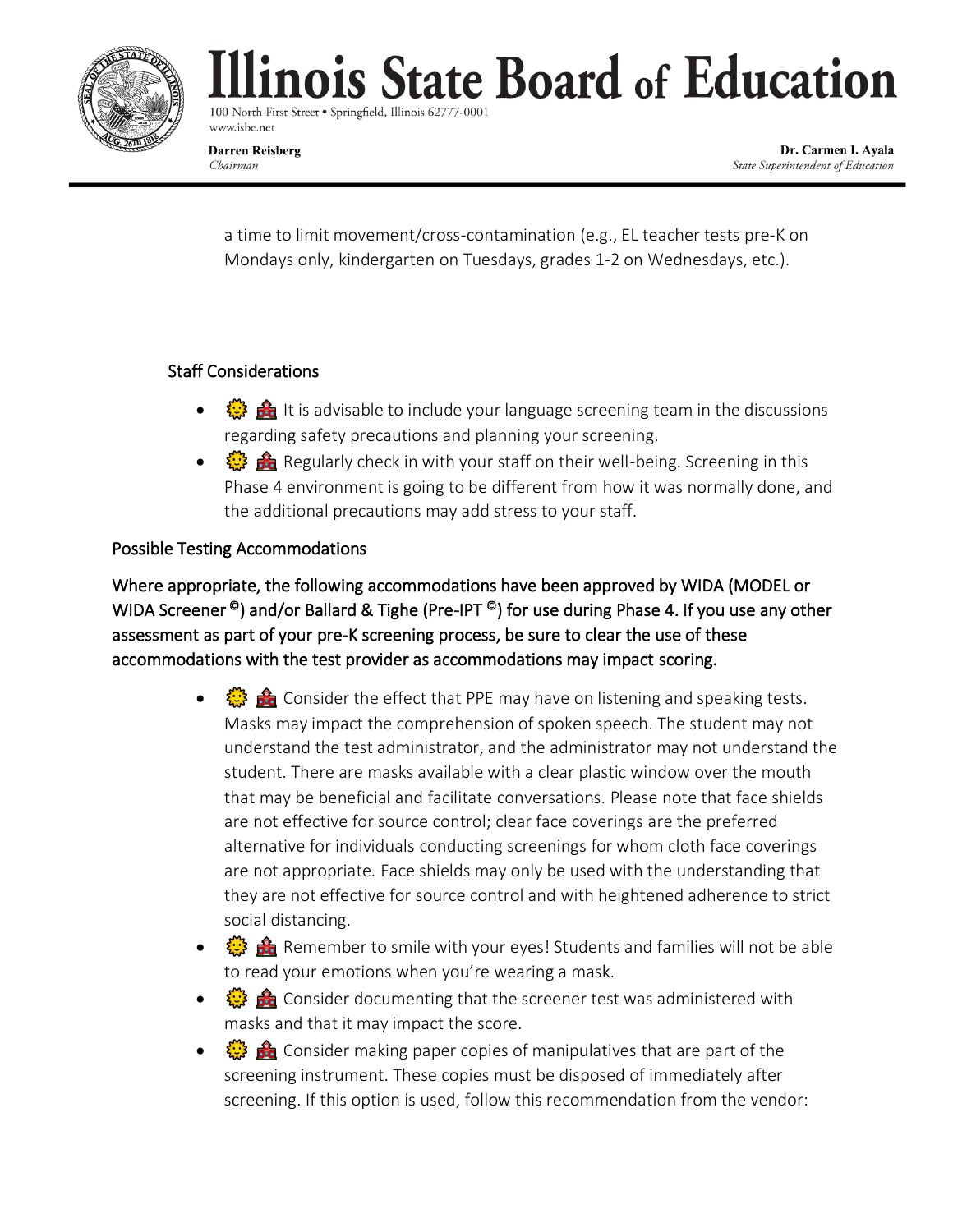

100 North First Street . Springfield, Illinois 62777-000 www.isbe.net

**Darren Reisberg** Chairman

Dr. Carmen I. Ayala State Superintendent of Education

- For testing security, copied manipulatives must be destroyed after they have been used and no further copies can be made after the need for remote administrations has concluded.
- **卷 命** Consider laminating manipulatives or sealing them into Ziploc/resealable bags so that they may be disinfected and rotated out with multiple sanitized copies of manipulatives. Children should not share manipulatives.
- $\frac{1}{2}$  and Consider using a document camera/projector to project the storybook/board onto a wall or board. If this option is used, follow this recommendation from WIDA:
	- Perform a small number of pilot administrations between two adults before attempting with any students. If it is at all possible, pilot with a student before attempting official screening to work out any complications.
- **卷 命** Consider using a barrier with opening at bottom to move materials back and forth.
- $\frac{100}{100}$   $\frac{100}{100}$  Consider using pointers (yardsticks) to point at targets to maintain social distance.
- 《影 命 For the writing domain, consider either giving the pencil to the child as a gift or sanitize the pencil after the session.
- $\frac{1}{2}$  if headsets and mics are not in sufficient supply to rotate out for sanitization during multiple same-day testing administrations, consider conducting the speaking domain through the built-in mic (within a screening device). Tips from the vendor are below:
	- Built-in mics on devices vary in picking up ambient noises that may distort the sample.
	- Test administrators should set the appropriate volume during a pilot or mock administration to test the devices' built-in microphone prior to live administration.
	- When the live administration begins, encourage the students to speak loudly and clearly.
- If the built-in mic is problematic (e.g., a student speaks softly and the mic does not pick up the sample for the test administrator to be able to score later in the WIDA Assessment Management System [AMS]), another option is available below: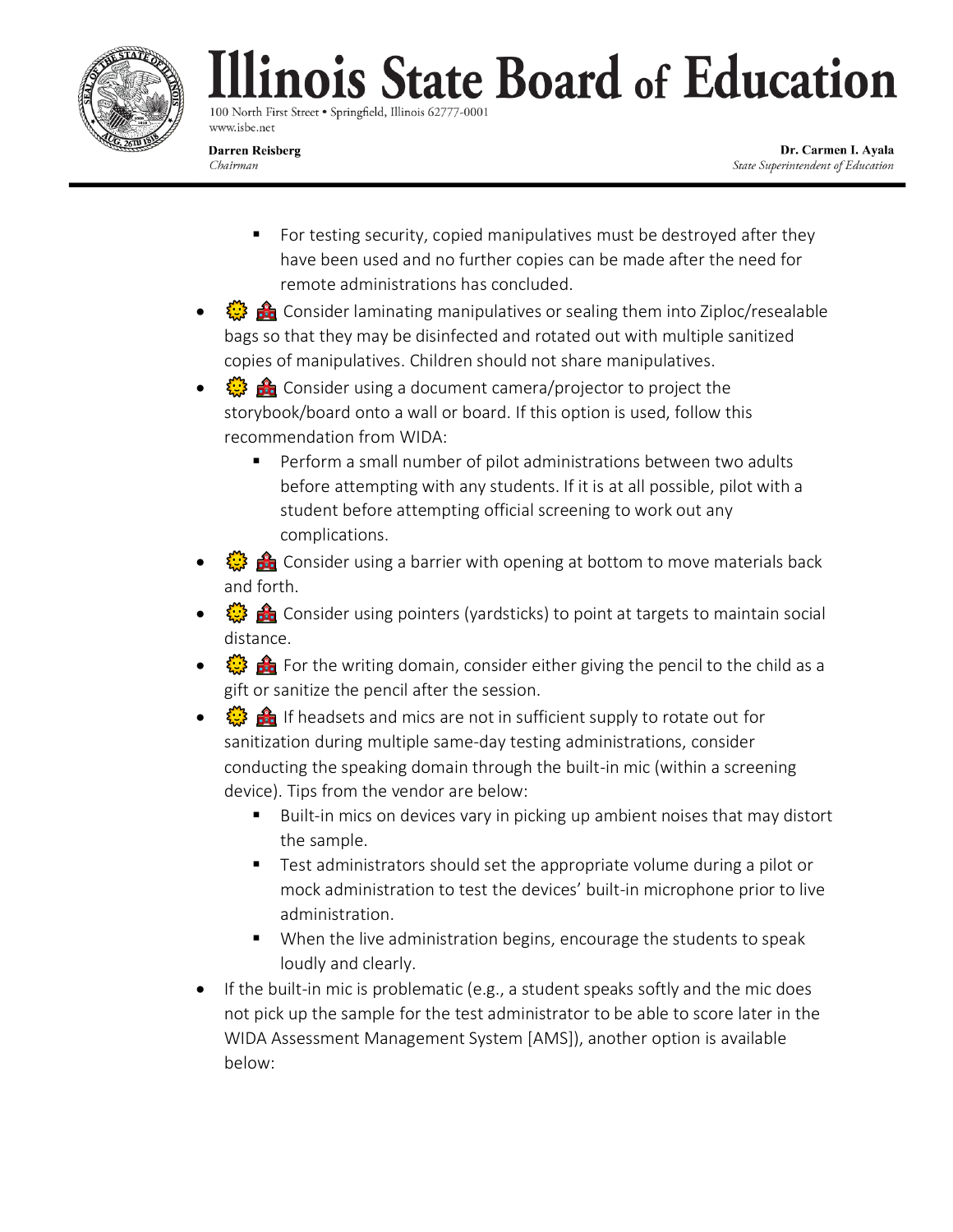

100 North First Street . Springfield, Illinois 62777-000 www.isbe.net

**Darren Reisberg** Chairman

Dr. Carmen I. Ayala State Superintendent of Education

■ A test administrator can score as they are listening to the student respond to the prompt in real time (as the student is responding to the prompt), taking notes and writing down a score. Additional steps are required for the test administrator to bypass the recording check and still record a score in WIDA AMS for a student to receive complete results, including the composite language level on the student score report.

1) The test administrator will start the online speaking domain; the administrator or the student will need to record a short, loud sound with the mic engaged. This will allow navigation past the recording check on the online speaking domain.

2) The test administrator will administer the speaking domain to the students and will score in real time, writing down the score.

3) After administering the speaking domain in real time, the test administrator will access the online speaking domain audio files created earlier in WIDA AMS and will add the "real time" scores to the corresponding audio file.

•  $\frac{1}{2}$  is the When scheduling test sessions, consider that there may be delays in getting screening materials to some schools from their central office or the test companies. Plan accordingly.

#### Acknowledgement Section

These recommendations for EL screening in Phase 4 are a result of a collaborative, thoughtful effort with partners from across the state. We are grateful for your time and effort on this project and extend our sincerest thanks.

Annette Acevedo, Ed.D. English Language Learners Program Director School District U-46

Amber Bowgren District Bilingual and Dual Language Coordinator Harvard Community Unit School District 50

Joanne Clyde Director of Multilingual Illinois State Board of Education

Trevor Cottle Principal Consultant Multilingual Department Illinois State Board of Education

Maggie Essig Education Specialist Illinois Resource Center

Tammy King Program Manager The Center: Early Childhood Professional Learning

Tammee Petersen Language Acquisition Administrator and Migrant Education Director Beardstown CUSD 15